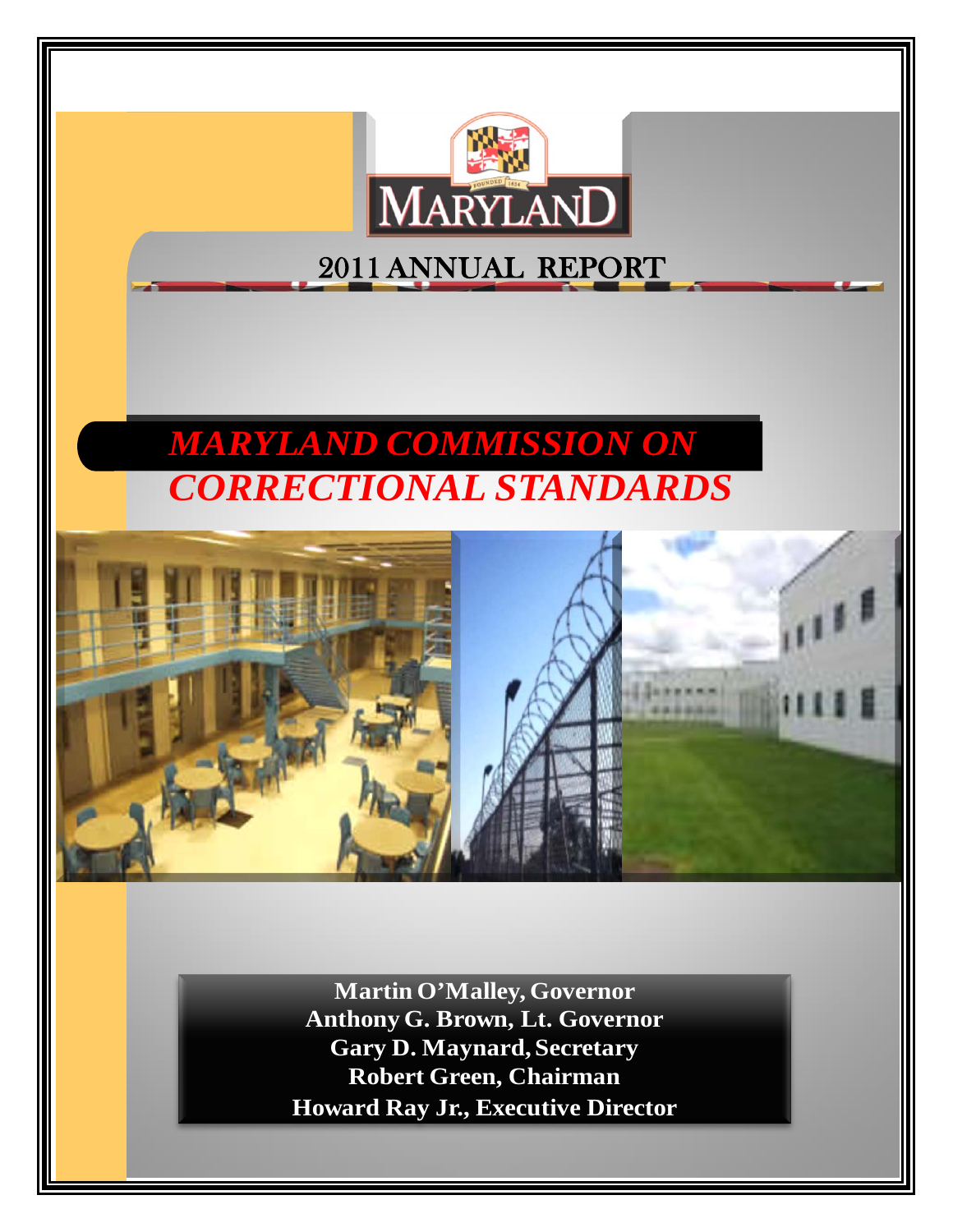# **TABLE OF CONTENTS**

**For dates, locations of the commission meetings and MCCS audit schedule visit the MCCS webpage at:**

**<http://www.dpscs.maryland.gov/agencies/mccs.shtml>**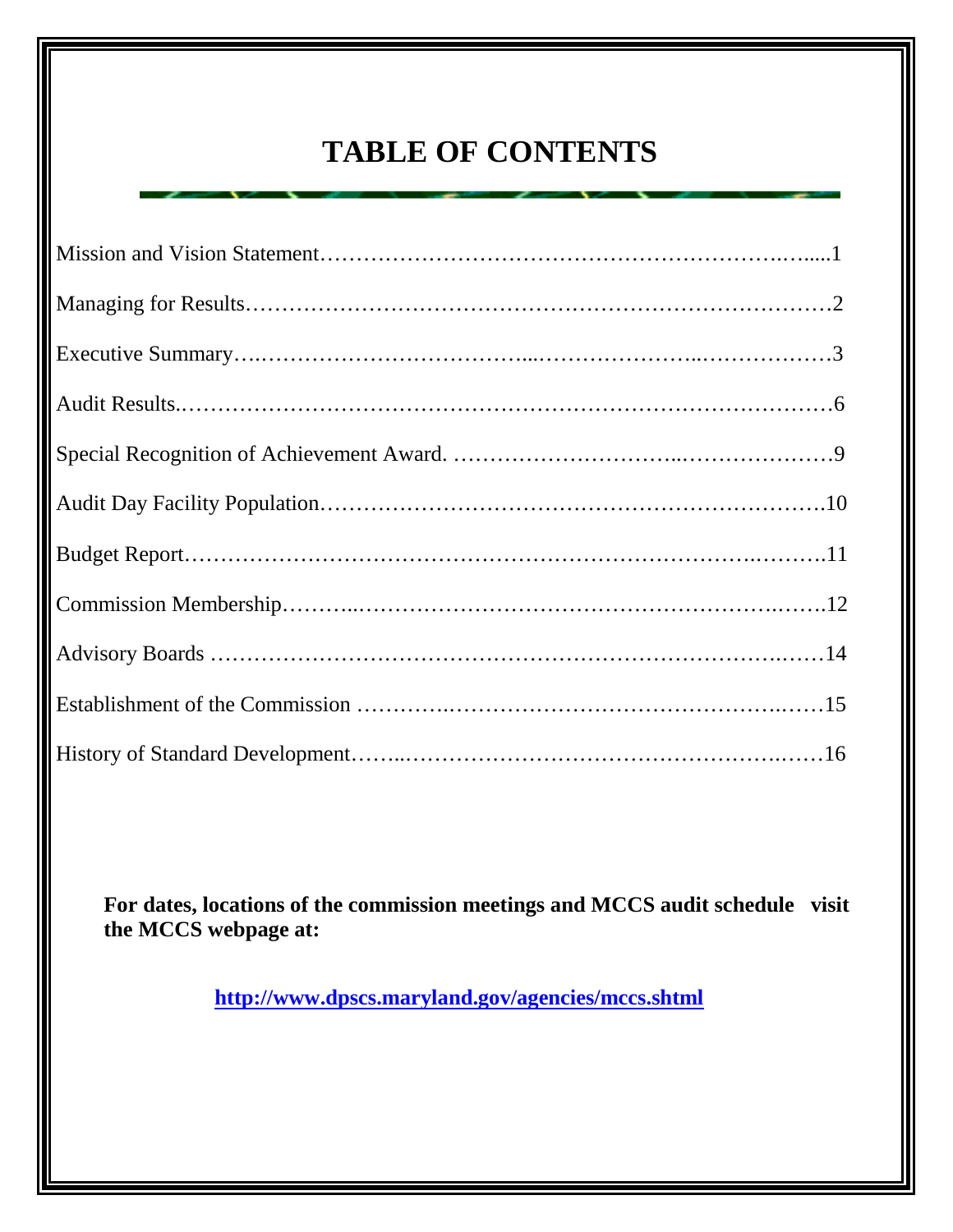

#### $\div$  **MISSION**

 **The mission of the Maryland Commission on Correctional Standards is to collaborate with criminal justice agencies and organizations in the development, measurement, monitoring and enforcement of statewide correctional standards.**

#### VISION

 **The Maryland Commission on Correctional Standards will be recognized as an agency that collaborates with and performs quality compliance audits that are firm, fair and consistent.**

**We will be known for promoting correctional standards as a best practice.**

 **We will be recognized as a resource for the development of correctional employees.**

 **The Maryland Commission on Correctional Standards will be known as a leader in the value of accountability in correctional agencies operations.**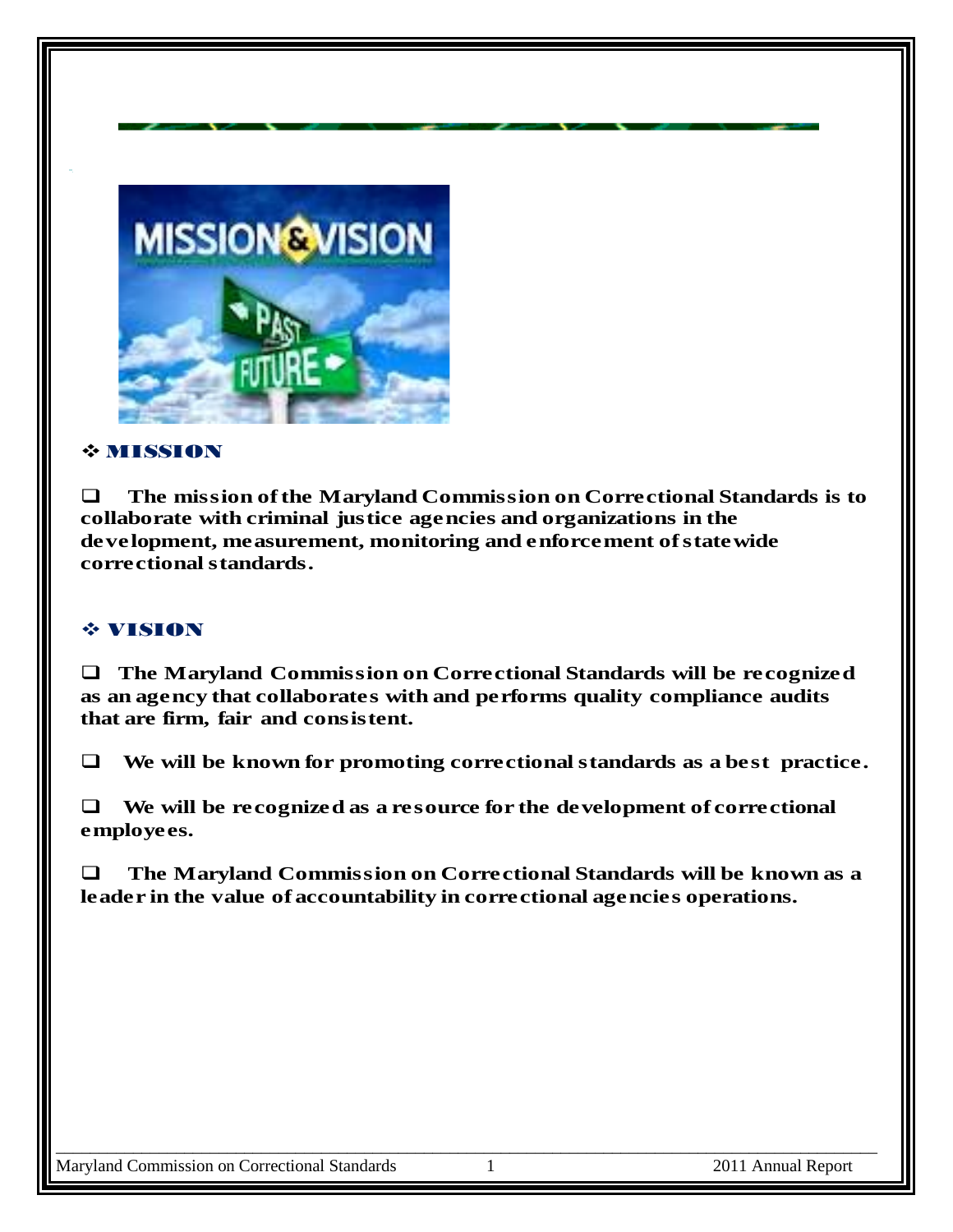### **MANAGING FOR RESULTS (MFR)**

 The State of Maryland's Managing for Results (MFR) is a strategic planning process that emphasizes achieving measurable results in state government that meet or exceed customer and stakeholder needs. This initiative is linked to the State budget process and strategies for efficient agency operations. As authorized under the Correctional Services Article, §8-101 et seq. (Maryland Annotated Code), the Maryland Commission on Correctional Standards (MCCS) develops standards and enforces regulations addressing: life, health, safety, and constitutional issues for the operation of Maryland's prisons, detention centers, and community correctional centers. In 1998, the MCCS acquired regulatory and licensing authority over private home detention monitoring agencies. The Commission ensures adherence to requirements for both public adult correctional facilities and private home detention monitoring agencies through regular auditing and submission of formal reports of compliance. The compliance results are incorporated as a part of this report for fiscal year reporting requirements for MFR.

| <b>Performance Measures:</b>                                                                                                         | 2008             | 2009                    | 2010                    | 2011                       |
|--------------------------------------------------------------------------------------------------------------------------------------|------------------|-------------------------|-------------------------|----------------------------|
|                                                                                                                                      | Actual           | Actual                  | Actual                  | Actual                     |
| <b>Input:</b> Number of adult correctional facilities audited                                                                        | 58               | 58                      | 55                      | 55                         |
| <b>Output:</b> Number of adult correctional facilities audited                                                                       | 17               | 18                      | 14                      | 23                         |
| Number of DPSCS operated prisons<br>Number of DPSCS operated pre-release units<br>Number of local community correctional facilities  | 17<br>13<br>3    | 17<br>13<br>3           | 17<br>10<br>3           | 17<br>10<br>$\overline{3}$ |
| Number of local detention centers                                                                                                    | 25               | 25                      | 25                      | 25                         |
| Number of private home detention monitoring agencies                                                                                 | $\overline{4}$   | $\overline{4}$          | $\overline{4}$          | $\overline{7}$             |
| <b>Quality:</b> Percent of facilities audited during the last three years audit cycle:                                               |                  |                         |                         |                            |
| DPSCS operated prisons                                                                                                               | 100%             | 98%                     | 100%                    | 100%                       |
| DPSCS operated pre-release units                                                                                                     | 100%             | 100%                    | 100%                    | 100%                       |
| Local community correctional facilities                                                                                              | 100%             | 100%                    | 100%                    | 100%                       |
| Local detention centers                                                                                                              | 75%              | 100%                    | 100%                    | 100%                       |
| Private home detention agencies                                                                                                      | 100%             | 100%                    | 100%                    | 100%                       |
| <b>Input:</b> Number of PHDMA                                                                                                        | $\mathbf{1}$     | $\overline{\mathbf{4}}$ | $\overline{\mathbf{4}}$ | 8                          |
| <b>Output:</b> Number of PHDMA audited                                                                                               | $\boldsymbol{0}$ | $\overline{2}$          | $\overline{2}$          | 6                          |
| <b>Quality:</b> Percent of private home detention monitoring agencies audited during the two-year cycle ending in<br>the fiscal year | 100%             | 100%                    | 100%                    | 100%                       |
| Maryland Commission on Correctional Standards                                                                                        | $\overline{2}$   |                         |                         | 2011 Annual Report         |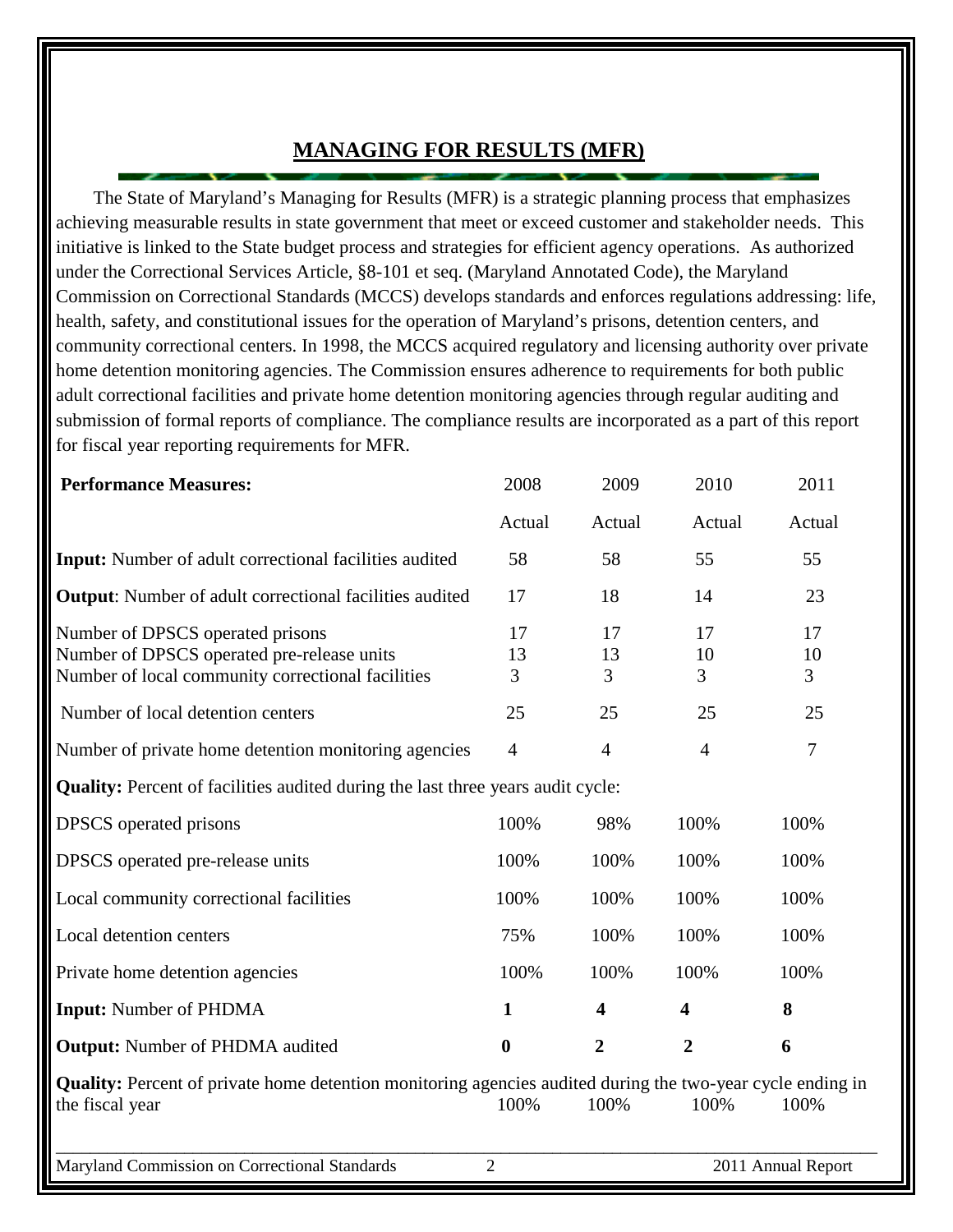### **Executive Summary**

The Maryland Commission on Correctional Standards is an agency within the Department of Public Safety and Correctional Services with legal authority referenced in the Annotated Code of Maryland, Correctional Services Article, Section 8-101, et seq. The Commission is empowered to develop and enforce minimum mandatory standards for all adult places of correctional confinement. In addition, the Commission provides technical assistance to these facilities. Some of the key events of Fiscal year 2011 are noted below.



 **MCCF (ROA)**

The Maryland Commission on Correctional Standards remains focused on its mission of encouraging correctional administrators to utilize management principles and practices to maintain efficient operations. During fiscal year 2011, the Commission continued its  $11<sup>th</sup>$  audit cycle of conducting high quality compliance audits for all places of adult confinement and

private home detention monitoring agencies.

The results of key objective strategies identified under the agency's Managing for Results process continue to demonstrate encouraging progress.

**In FY 11, the agency continued to utilize outcome measures to evaluate the audit process and technical assistance provided.** 

**A total of 23 audits were conducted at adult places of correctional confinement and 6 audits were conducted at private home detention monitoring agencies.**

The Commission continued to utilize senior staff members to act as Audit Team Leaders, while continuing to solicit volunteer services of the Duly Authorized Inspectors to participate in the completion of standard audits.



**CCDC (ROA)**

Ninety-nine percent of the managing officials of audited facilities rated the audit process as "Good" or "Better" in terms of accuracy, helpfulness, and objectivity.

Of the 23 correctional facilities audited during FY 11, all were found to be in compliance with the minimum standards for places of adult confinement.



**AACDF (ROA) Ordinance Rd**

**The Recognition of Achievement award was awarded to 23 adult places of confinement. Nine were awarded (ROA) in their initial audit and 14 required monitoring for 100% compliance upon completion of the monitoring process.**

This achievement continues to be the benchmark for correctional facilities in the State, and represents a commitment to the standards and the audit process by managing officials.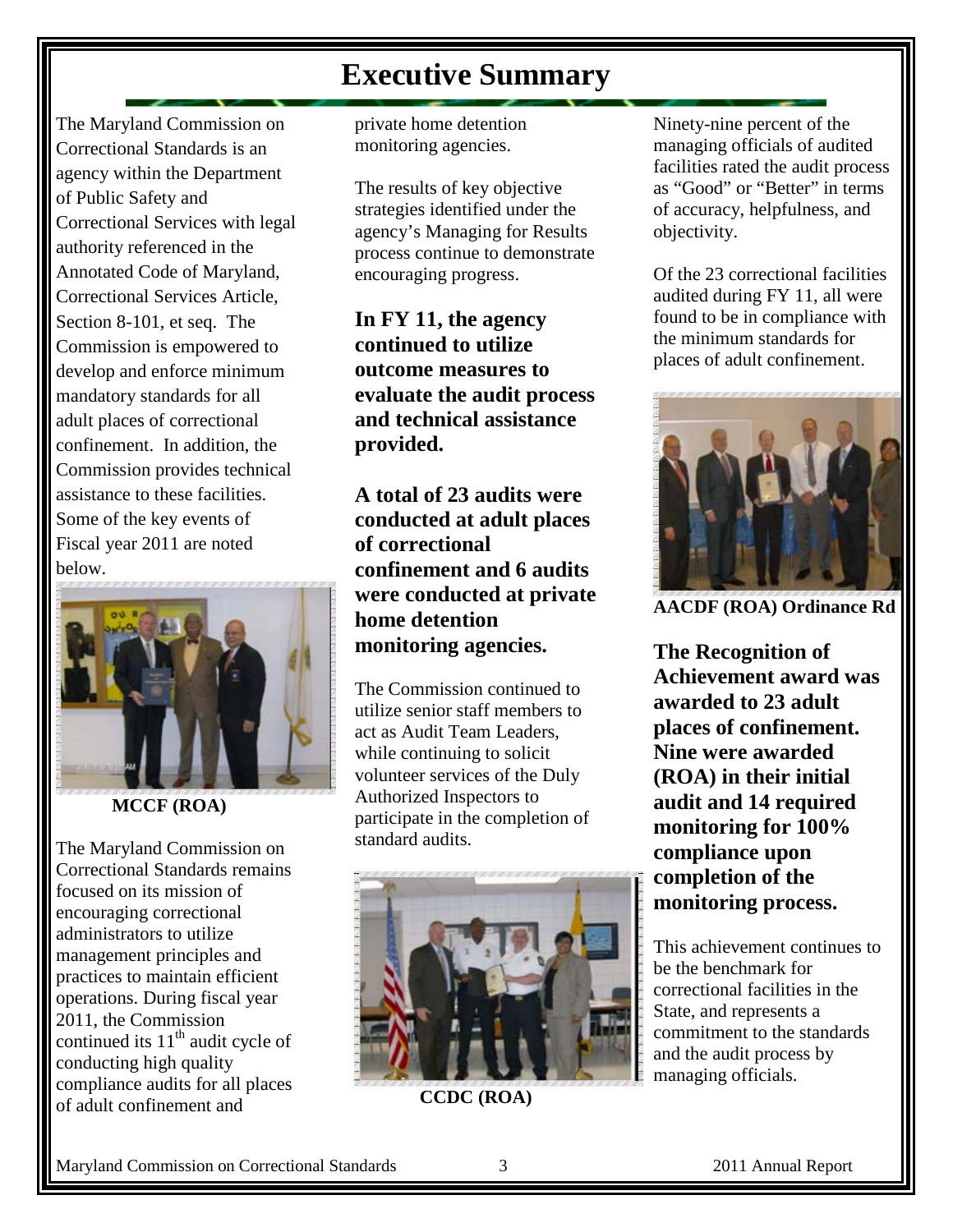### **Executive Summary**

Private home detention monitoring companies are audited on a two-year cycle.

FY 11 began a new auditing cycle with 4 of the 8 home detention monitoring agencies receiving a full scale compliance audit and 2 in their first 6 months of operation.

Two agencies received 100% compliance at the time of the initial audit. Commission staff continues to remain a resource to aid private home detention companies in achieving compliance with standards.

During FY 11 there were a total of 8 licensed companies in Maryland.



**WCDC (ROA)**

**The Duly Authorized Inspector program continues to be a vital part of the Commission's success.** 

This unique program remains a model for other correctional

auditing agencies around the country.

In FY 11, the Commission began using recently trained DAI's on audits. The recently trained DAI's were able to attend audits and assist the Commission with its findings.

**The Commission staff strives to provide training in technical assistance in areas that benefit both the agency and correctional facilities.** 



**SMPRU (ROA**)

**The DAI's worked with the Commission staff and other experienced DAI's. Additionally, the newly trained DAI's will be able to assist their facilities in preparation for future MCCS audits and to aid with achieving the highest level of compliance with greater understanding of the audit process.**

The DAI's will also enhance facility procedures and provide additional tools to conduct inhouse audits to assess compliance prior to the Commission audits.

**CCDC (ROA)**

**The Commission continues to receive tremendous support from both State and local managing officials for the DAI program which demonstrates the value of utilizing correctional standards as a management tool.**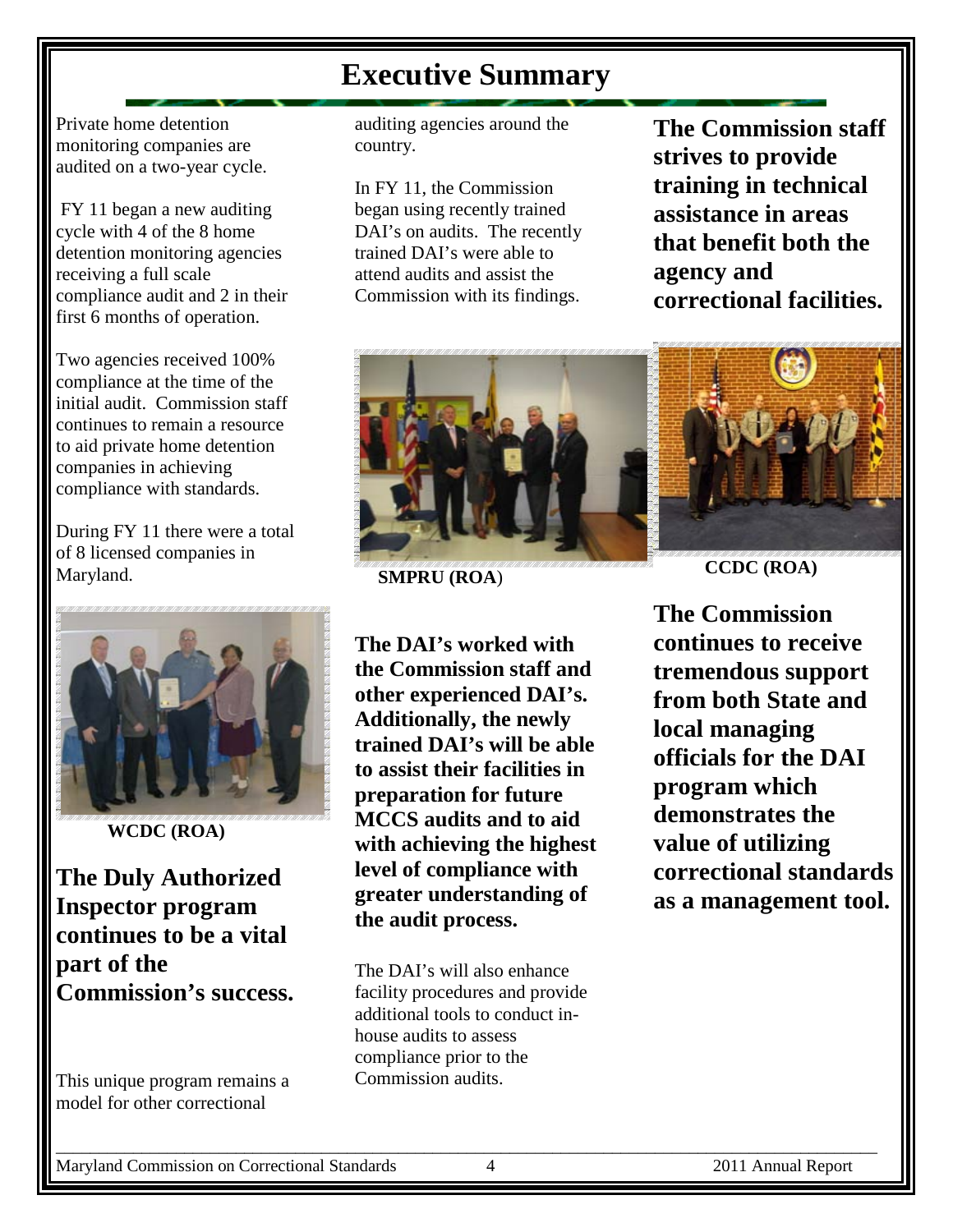## **Executive Summary**

The primary function of the Maryland Commission on Correctional Standards is to enforce, through regular on-site audits, the regulations for all adult places of confinement to determine levels of compliance. The  $11<sup>th</sup>$  audit cycle began in July 2010.



**BCDC (ROA)**

During the last audit cycle, many correctional facilities achieved total compliance as a result of a commitment to view the inspection process as a management tool.



**MCI-J (ROA)**

Positive networking and communication between the Commission and correctional administrators contributes to achieving standards compliance.

The major concerns of life, health, safety, and constitutional issues continued to be aggressively addressed.

The facilities that attained full compliance with the applicable standards during this period received the Commission's "Recognition of Achievement" (ROA) award.

**In FY 11, there were 23 complete audits performed, (11 DPSCS operated prisons, 7 Local Community Correctional Facility, 5 Local Detention Centers, and 6 Private Home Detention Agencies).**

While the Commission has no accrediting or licensing authority for adult places of correctional confinement, it recognizes the need to acknowledge the positive efforts of these facilities.

When deficiencies are noted during formal audits, compliance plans are developed in partnership with facility officials. The plan is then presented to the Commission approval. Upon approval, the Commission staff regularly monitors each plan until total compliance is achieved.

Facilities must implement the plan within a time frame of 6 months from the date the Commission approves the final

report. If the compliance plan's requirements are met within the time frame, the Commission votes on the presentation of the ROA award.



**SOMERSET CDC (ROA)**

# **The Commission has found that the Recognition of Achievement award has become a symbol of excellence in the correctional environment.**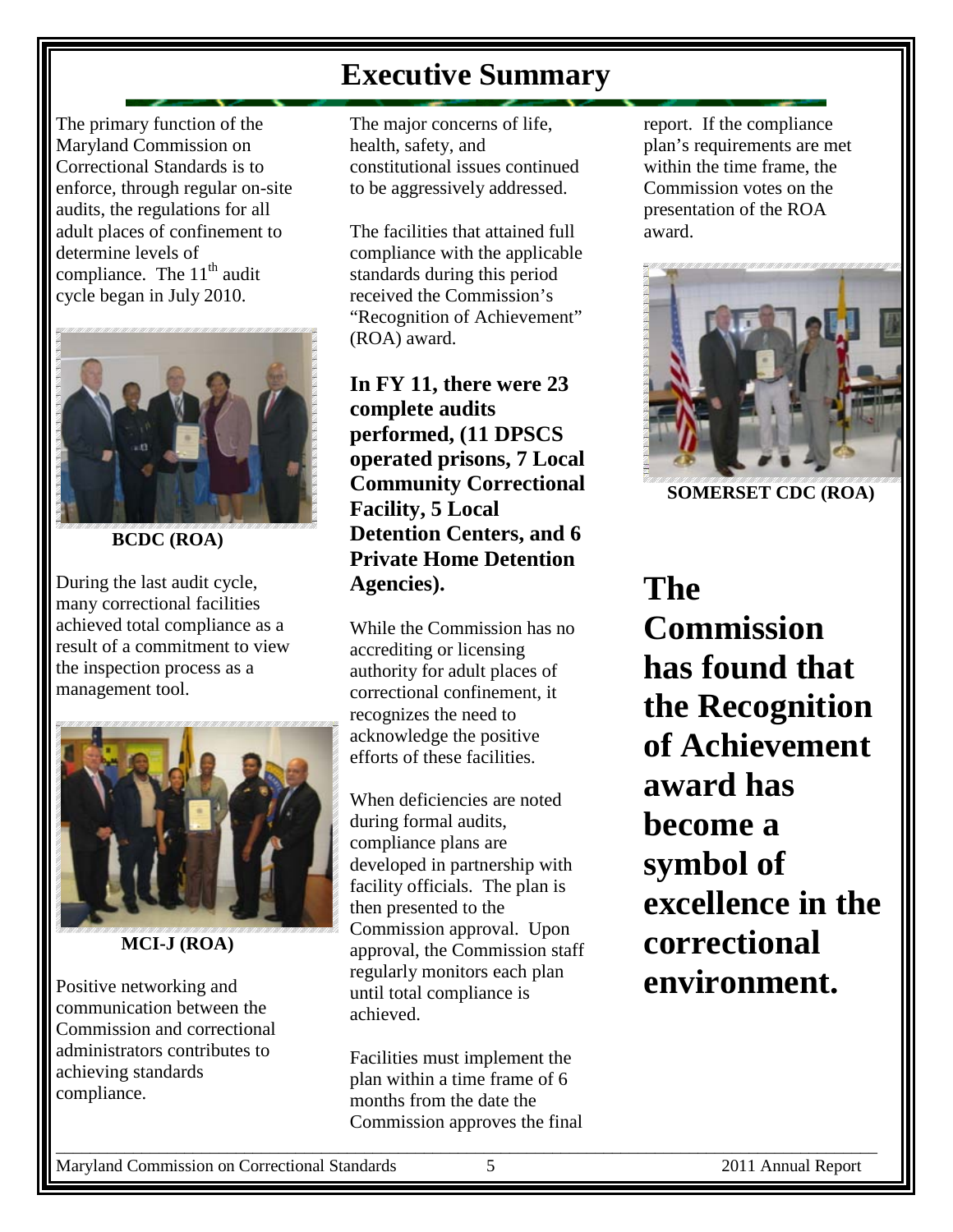# **AUDIT RESULTS**

Institution Non-Compliance Breakdown, 11<sup>th</sup> cycle (July 1, 2010 through June 30, 2011)

| <b>Institution</b>                                                                   | <b>Date</b>                          | <b>Type</b> | F                              | <b>TC</b>  | <b>MV</b>  | 01           | 02               | 03             | 04             | 05                   | 06                   | 07                   | 08             | <b>Total</b>   |
|--------------------------------------------------------------------------------------|--------------------------------------|-------------|--------------------------------|------------|------------|--------------|------------------|----------------|----------------|----------------------|----------------------|----------------------|----------------|----------------|
|                                                                                      |                                      | <b>ADC</b>  | $\mathbf{1}$                   |            | $\sqrt{ }$ | $\mathbf{1}$ | $\theta$         | $\Omega$       | $\Omega$       | $\Omega$             | $\Omega$             | $\Omega$             | $\theta$       | $\mathbf{1}$   |
| <b>Allegany County Detention Center</b><br><b>Baltimore City Correctional Center</b> | $7/13 - 15/2010$<br>$3/22 - 24/2011$ | <b>ACI</b>  | $\mathbf{1}$                   | $\sqrt{ }$ |            | $\Omega$     | $\Omega$         | $\Omega$       | $\Omega$       | $\Omega$             | $\Omega$             | $\theta$             | $\theta$       | $\theta$       |
| <b>Baltimore City Detention Center</b>                                               | 2/28-3/4/2011                        | <b>ADC</b>  | $\mathbf{1}$                   |            | $\sqrt{ }$ | $\theta$     | $\mathbf{1}$     | $\Omega$       | $\Omega$       | $\Omega$             | $\Omega$             | $\Omega$             | $\theta$       | $\mathbf{1}$   |
| Baltimore Pre-Release Unit                                                           | 4/19-21/2011                         | <b>ACCF</b> | $\mathbf{1}$                   | $\sqrt{ }$ |            | $\theta$     | $\theta$         | $\Omega$       | $\Omega$       | $\theta$             | $\theta$             | $\Omega$             | $\theta$       | $\theta$       |
| <b>Caroline County Detention Center</b>                                              | $9/14 - 17/2010$                     | <b>ADC</b>  | -1                             |            | $\sqrt{ }$ | $\theta$     | 2                | $\Omega$       | $\Omega$       | $\Omega$             | $\theta$             | $\theta$             | $\theta$       | 2              |
| <b>Carroll County Detention Center</b>                                               | $3/7 - 9/2011$                       | <b>ADC</b>  | $\overline{1}$                 | $\sqrt{ }$ |            | $\Omega$     | $\theta$         | $\Omega$       | $\Omega$       | $\Omega$             | $\Omega$             | $\Omega$             | $\Omega$       | $\theta$       |
| <b>Central Maryland Correctional Facility</b><br>(formerly CLF)                      | 11/3-5/2010                          | <b>ACCF</b> | $\overline{1}$                 | $\sqrt{ }$ | $\sqrt{ }$ | $\Omega$     | $\mathbf{1}$     | $\Omega$       | $\overline{2}$ | $\Omega$<br>$\Omega$ | $\Omega$<br>$\Omega$ | $\Omega$<br>$\Omega$ | $\mathbf{1}$   | $\overline{4}$ |
| Dismas House West                                                                    | 2/10/2011                            | <b>ACCF</b> | $\mathbf{1}$<br>$\overline{X}$ |            |            | $\Omega$     | $\Omega$         | $\Omega$       | $\Omega$       |                      |                      |                      | $\Omega$       | $\theta$       |
| Division of Correction – HO                                                          |                                      | <b>ADC</b>  | $\mathbf{1}$                   |            | $\sqrt{ }$ | $\theta$     | $\boldsymbol{0}$ | $\mathbf{0}$   | $\mathbf{1}$   | $\Omega$             | $\theta$             | $\Omega$             | $\Omega$       | $\mathbf{1}$   |
| Dorchester County Detention Center                                                   | $6/21 - 23/2011$                     | <b>ACCF</b> | $\overline{1}$                 |            | $\sqrt{ }$ | $\Omega$     | $\mathbf{1}$     | $\overline{0}$ | $\overline{0}$ | $\Omega$             | $\Omega$             | $\Omega$             | $\overline{0}$ | $\mathbf{1}$   |
| Eastern Pre-Release Unit                                                             | $3/15 - 17/2011$                     | <b>ACI</b>  | $\mathbf{1}$                   |            | $\sqrt{ }$ |              | $\Omega$         | $\Omega$       | $\mathbf{1}$   | $\Omega$             | $\Omega$             | $\Omega$             | $\Omega$       | 2              |
| Maryland Correctional Institution-Jessup                                             | 10/4-8/2010                          | <b>ACI</b>  | $\mathbf{1}$                   |            | $\sqrt{ }$ | $\Omega$     | $\mathbf{1}$     | $\Omega$       | $\Omega$       | $\Omega$             | $\Omega$             | $\Omega$             | $\theta$       | 1              |
| Maryland Correctional Training Center                                                | 10/19-22/2010                        | <b>ADC</b>  | $\overline{1}$                 | $\sqrt{ }$ |            | $\Omega$     | $\Omega$         | $\Omega$       | $\Omega$       | $\Omega$             | $\Omega$             | $\Omega$             | $\theta$       | $\theta$       |
| Montgomery County Correctional Facility<br>Montgomery County Detention Center        | 7/20-23/2010<br>$8/3 - 6/2010$       | <b>ADC</b>  | $\mathbf{1}$                   |            | $\sqrt{ }$ | $\theta$     | $\mathbf{1}$     | $\Omega$       | $\mathbf{1}$   | $\Omega$             | $\Omega$             | $\Omega$             | $\Omega$       | $\overline{2}$ |
| <b>Patuxent Institution</b>                                                          | $6/6 - 10/2011$                      | <b>ACI</b>  | $\overline{1}$                 |            | $\sqrt{ }$ | $\mathbf{1}$ | $\Omega$         | $\Omega$       | $\Omega$       | $\mathcal{L}$        | $\Omega$             | $\Omega$             | $\Omega$       | 3              |
| <b>Patuxent Re-Entry Facility</b>                                                    | 6/15/2011                            | ACI         | $\mathbf{1}$                   |            | $\sqrt{ }$ | $\mathbf{1}$ | $\theta$         | $\Omega$       | $\Omega$       | $\Omega$             | $\Omega$             | $\Omega$             | $\Omega$       | $\mathbf{1}$   |
| Prince George's Co. Detention Center                                                 | $2/15 - 17/2011$                     | <b>ADC</b>  | $\mathbf{1}$                   |            | $\sqrt{ }$ | $\mathbf{1}$ | $\Omega$         | $\Omega$       | $\Omega$       | $\Omega$             | $\Omega$             | $\Omega$             | $\Omega$       | $\mathbf{1}$   |
| <b>Somerset County Detention Center</b>                                              | $4/5 - 7/2011$                       | <b>ADC</b>  | $\mathbf{1}$                   | $\sqrt{ }$ |            | $\theta$     | $\Omega$         | $\mathbf{0}$   | $\Omega$       | $\Omega$             | $\theta$             | $\Omega$             | $\Omega$       | $\theta$       |
|                                                                                      |                                      |             |                                |            |            |              |                  |                |                |                      |                      |                      |                |                |
| Maryland Commission on Correctional Standards                                        |                                      |             |                                |            | 6          |              |                  |                |                |                      |                      | 2011 Annual Report   |                |                |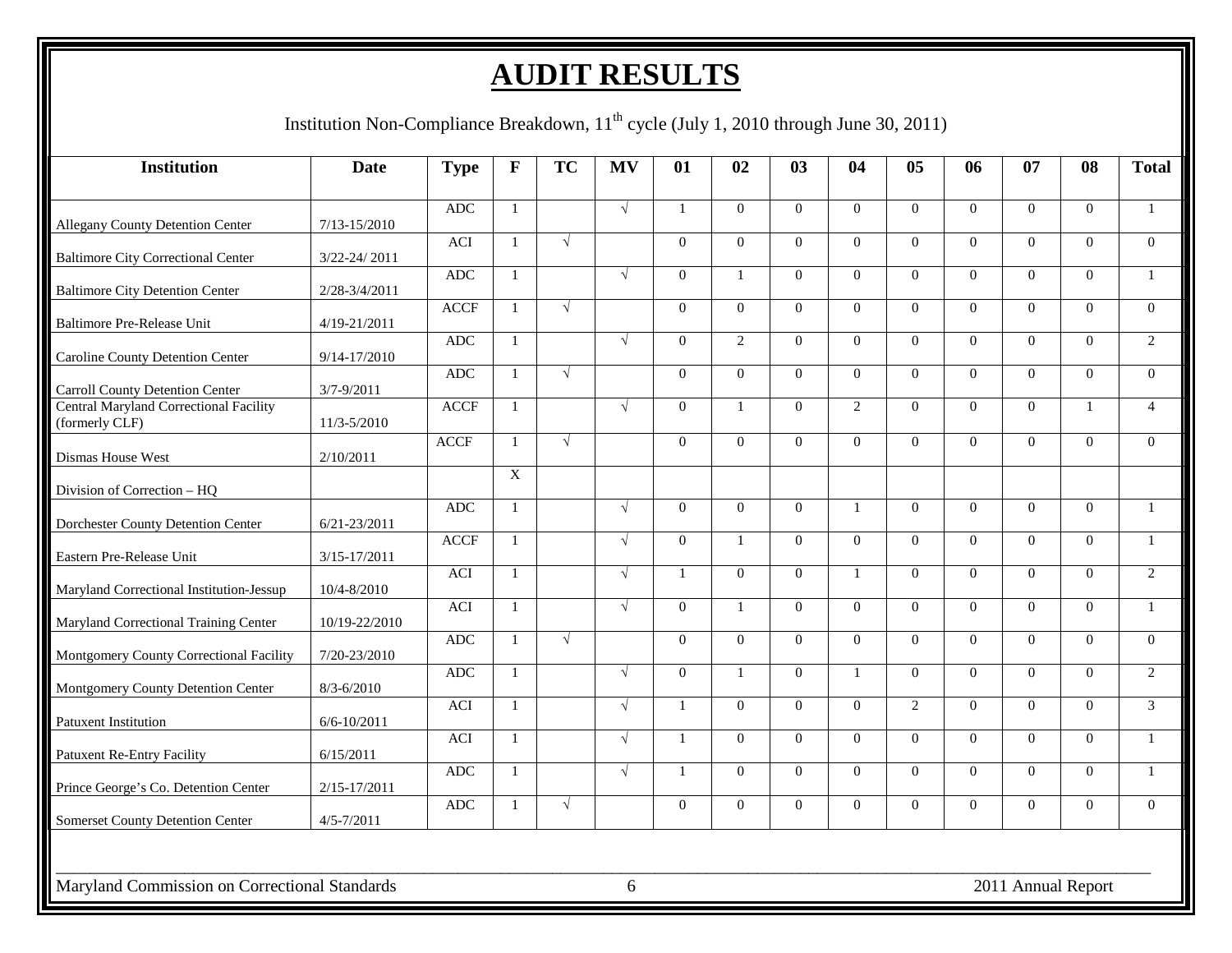# **AUDIT RESULTS (CON'T)**

Institution Non-Compliance Breakdown, 11<sup>th</sup> cycle (July 1, 2010 through June 30, 2011)

| $\parallel$<br><b>Institution</b>                  | <b>Date</b>      | <b>Type</b>                      | $\mathbf F$  | <b>TC</b>  | <b>MV</b>      | 01               | 02               | 03               | 04               | 05               | 06             | 07                 | 08             | <b>Total</b>   |
|----------------------------------------------------|------------------|----------------------------------|--------------|------------|----------------|------------------|------------------|------------------|------------------|------------------|----------------|--------------------|----------------|----------------|
|                                                    |                  | $\ensuremath{\mathsf{ACCF}}$     | $\mathbf{1}$ | $\sqrt{ }$ |                | $\overline{0}$   | $\mathbf{0}$     | $\boldsymbol{0}$ | $\mathbf{0}$     | $\boldsymbol{0}$ | $\mathbf{0}$   | $\overline{0}$     | $\overline{0}$ | $\overline{0}$ |
| Southern Maryland Pre-Release Unit                 | $5/3 - 5/2011$   | $\mathbf{A}\mathbf{D}\mathbf{C}$ | $\mathbf{1}$ | $\sqrt{ }$ |                | $\mathbf{0}$     | $\overline{0}$   | $\mathbf{0}$     | $\mathbf{0}$     | $\mathbf{0}$     | $\mathbf{0}$   | $\overline{0}$     | $\overline{0}$ | $\overline{0}$ |
| St. Mary's County Detention Center                 | 8/31-9/2/2010    |                                  |              |            |                |                  |                  |                  |                  |                  |                |                    |                |                |
| Threshold, Inc.                                    | $1/11 - 13/2011$ | <b>ACCF</b>                      | $\mathbf{1}$ | $\sqrt{ }$ |                | $\boldsymbol{0}$ | $\boldsymbol{0}$ | $\mathbf{0}$     | $\boldsymbol{0}$ | $\boldsymbol{0}$ | $\overline{0}$ | $\overline{0}$     | $\overline{0}$ | $\overline{0}$ |
| Volunteers of America                              | 2/24-25/2011     | <b>ACCF</b>                      | $\mathbf{1}$ |            | $\sqrt{ }$     | 1                | 1                | $\mathbf{0}$     | $\mathbf{1}$     | $\overline{0}$   | $\overline{0}$ | $\overline{0}$     | $\overline{0}$ | $\overline{3}$ |
| <b>Washington County Detention Center</b>          | 12/7-9/2010      | <b>ADC</b>                       | $\mathbf{1}$ |            | $\sqrt{ }$     | $\overline{0}$   | $\overline{2}$   | $\mathbf{0}$     | $\boldsymbol{0}$ | $\overline{0}$   | $\overline{0}$ | $\overline{0}$     | $\overline{0}$ | $\overline{2}$ |
|                                                    |                  |                                  |              |            |                |                  |                  |                  |                  |                  |                |                    |                |                |
| 11 <sup>th</sup> Cycle Audits                      |                  |                                  | 23           | 9          | 14             | 6                | 10               | $\bf{0}$         | 6                | $\boldsymbol{2}$ | $\bf{0}$       | $\boldsymbol{0}$   | 1              | 25             |
|                                                    |                  |                                  |              |            |                |                  |                  |                  |                  |                  |                |                    |                |                |
| Note:                                              |                  |                                  |              |            |                |                  |                  |                  |                  |                  |                |                    |                |                |
| Total Institution Audited                          |                  | 23                               |              |            |                |                  |                  |                  |                  |                  |                |                    |                |                |
| Number of "ADC" Facilities Audited                 |                  | 11                               |              |            |                |                  |                  |                  |                  |                  |                |                    |                |                |
| Number of "ACI" Facilities Audited                 |                  | 5                                |              |            |                |                  |                  |                  |                  |                  |                |                    |                |                |
| Number of "ACCF" Facilities Audited                |                  | 7                                |              |            |                |                  |                  |                  |                  |                  |                |                    |                |                |
| $HQ - Division of Correction - one standard audit$ |                  | X                                |              |            |                |                  |                  |                  |                  |                  |                |                    |                |                |
| $TC - Total compliance$                            |                  | 9                                |              |            |                |                  |                  |                  |                  |                  |                |                    |                |                |
| MV - Monitoring Visit                              |                  | 14                               |              |            |                |                  |                  |                  |                  |                  |                |                    |                |                |
| $F$ – Facilities                                   |                  |                                  |              |            |                |                  |                  |                  |                  |                  |                |                    |                |                |
|                                                    |                  |                                  |              |            |                |                  |                  |                  |                  |                  |                |                    |                |                |
|                                                    |                  |                                  |              |            |                |                  |                  |                  |                  |                  |                |                    |                |                |
|                                                    |                  |                                  |              |            |                |                  |                  |                  |                  |                  |                |                    |                |                |
|                                                    |                  |                                  |              |            |                |                  |                  |                  |                  |                  |                |                    |                |                |
|                                                    |                  |                                  |              |            |                |                  |                  |                  |                  |                  |                |                    |                |                |
| Maryland Commission on Correctional Standards      |                  |                                  |              |            | $\overline{7}$ |                  |                  |                  |                  |                  |                | 2011 Annual Report |                |                |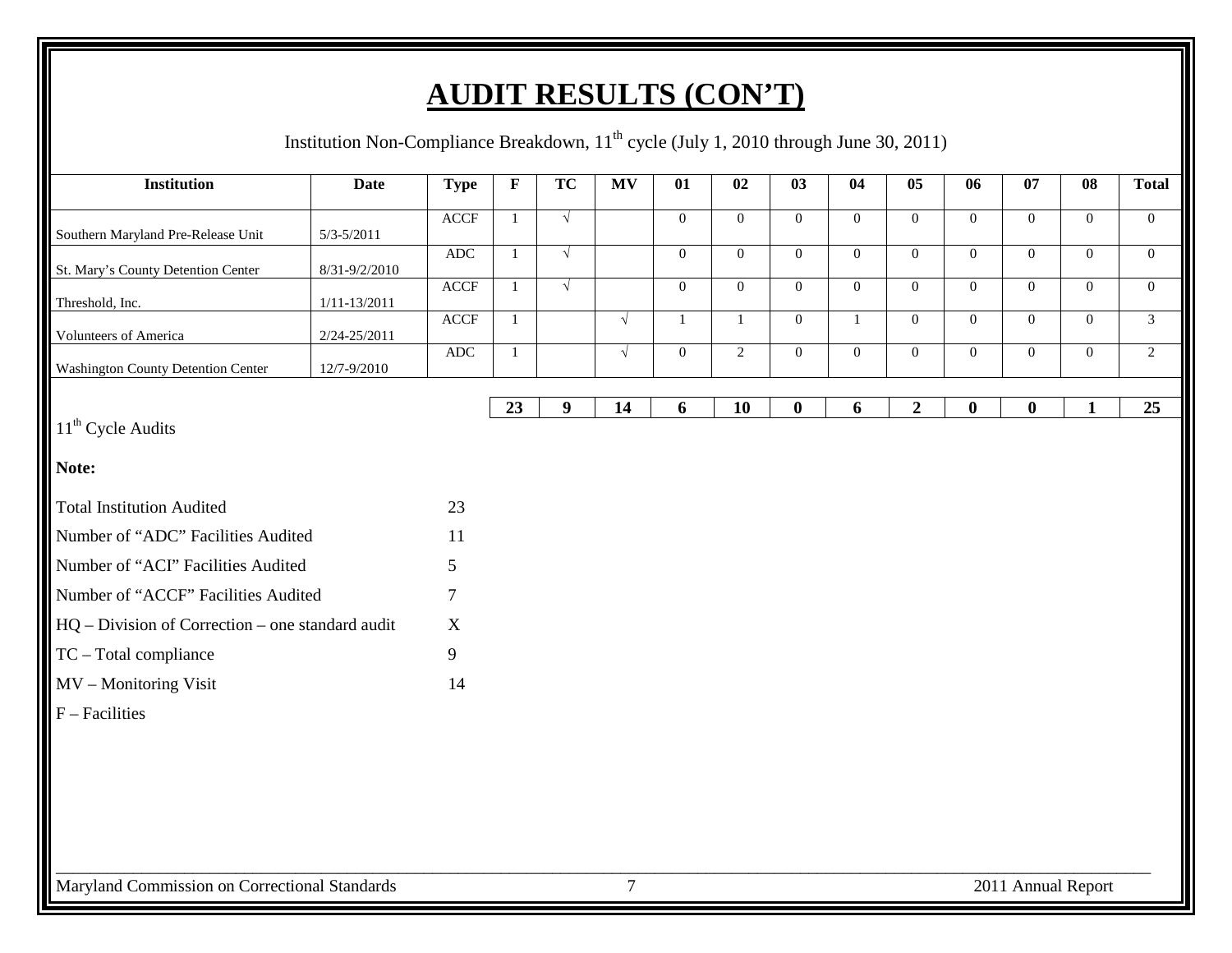## **AUDIT RESULTS**

### **PHDMA Non-Compliance Breakdown – 11th Cycle (July 1, 2010 through June 30, 2011)**

STANDARDS (STANDARDS)

Licensed Private Home Detention Monitoring Agencies

|                                                 |                   |              |                   | STANDARDS      |     |          |     |          |              |
|-------------------------------------------------|-------------------|--------------|-------------------|----------------|-----|----------|-----|----------|--------------|
| <b>Institution</b>                              | <b>Audit date</b> | <b>Type</b>  | <b>Total</b>      | .01            | .02 | .03      | .04 | .05      | <b>Total</b> |
|                                                 |                   |              | <b>Compliance</b> |                |     |          |     |          |              |
| Active Home Confinement, LLC                    | 3/10/2011         | <b>PHDMA</b> |                   |                | ◠   |          |     |          |              |
| <b>Advance Home Detention Services</b>          | 12/16/2010        | <b>PHDMA</b> |                   |                |     | 0        | 0   | $\theta$ |              |
| Advantage Sentencing Alternative Programs, Inc. | 5/17/2011         | <b>PHDMA</b> |                   | $\Omega$       |     | 0        | 0   | $\theta$ |              |
| <b>Alert Private Home Detention Program</b>     |                   | <b>PHDMA</b> |                   | $\overline{0}$ |     | 0        | 0   | $\theta$ |              |
| Alternative Sentencing, Inc.                    |                   | <b>PHDMA</b> |                   | $\Omega$       |     | 0        | 0   | $\theta$ |              |
| Home Monitoring Services, Inc.                  | 5/13/2011         | <b>PHDMA</b> |                   | $\Omega$       |     | 0        | 0   | 0        |              |
| <b>Jesus Christ Home Detention</b>              | 5/23/2011         | <b>PHDMA</b> |                   | ◠              |     | $\Omega$ |     |          | 3            |
| Ocean Answer, LTD.                              | 1/25/2011         | <b>PHDMA</b> |                   |                |     | 0        | 0   | $\theta$ |              |
| $11^{th}$ Cycle Audits                          |                   |              |                   |                |     | 0        |     |          | q            |

Total PHDMA Institutions - 8

Total PHDMA Institutions Audited - 6

- $\sqrt{\ }$  Indicates institutions found to be in Total Compliance 2
- $Q$  Monitoring visit needed to attain compliance status  $-4$

# **PHDMA Standards:**<br>.01 **Management**

- **.01 Management of Monitored Individuals**
- **.02 Contingency Plans**
- **.03 Rights of Monitored Individuals**
- **.04 Records of Monitored Individuals**
- **.05 General Administrations**

Maryland Commission on Correctional Standards 8 2011 Annual Report

\_\_\_\_\_\_\_\_\_\_\_\_\_\_\_\_\_\_\_\_\_\_\_\_\_\_\_\_\_\_\_\_\_\_\_\_\_\_\_\_\_\_\_\_\_\_\_\_\_\_\_\_\_\_\_\_\_\_\_\_\_\_\_\_\_\_\_\_\_\_\_\_\_\_\_\_\_\_\_\_\_\_\_\_\_\_\_\_\_\_\_\_\_\_\_\_\_\_\_\_\_\_\_\_\_\_\_\_\_\_\_\_\_\_\_\_\_\_\_\_\_\_\_\_\_\_\_\_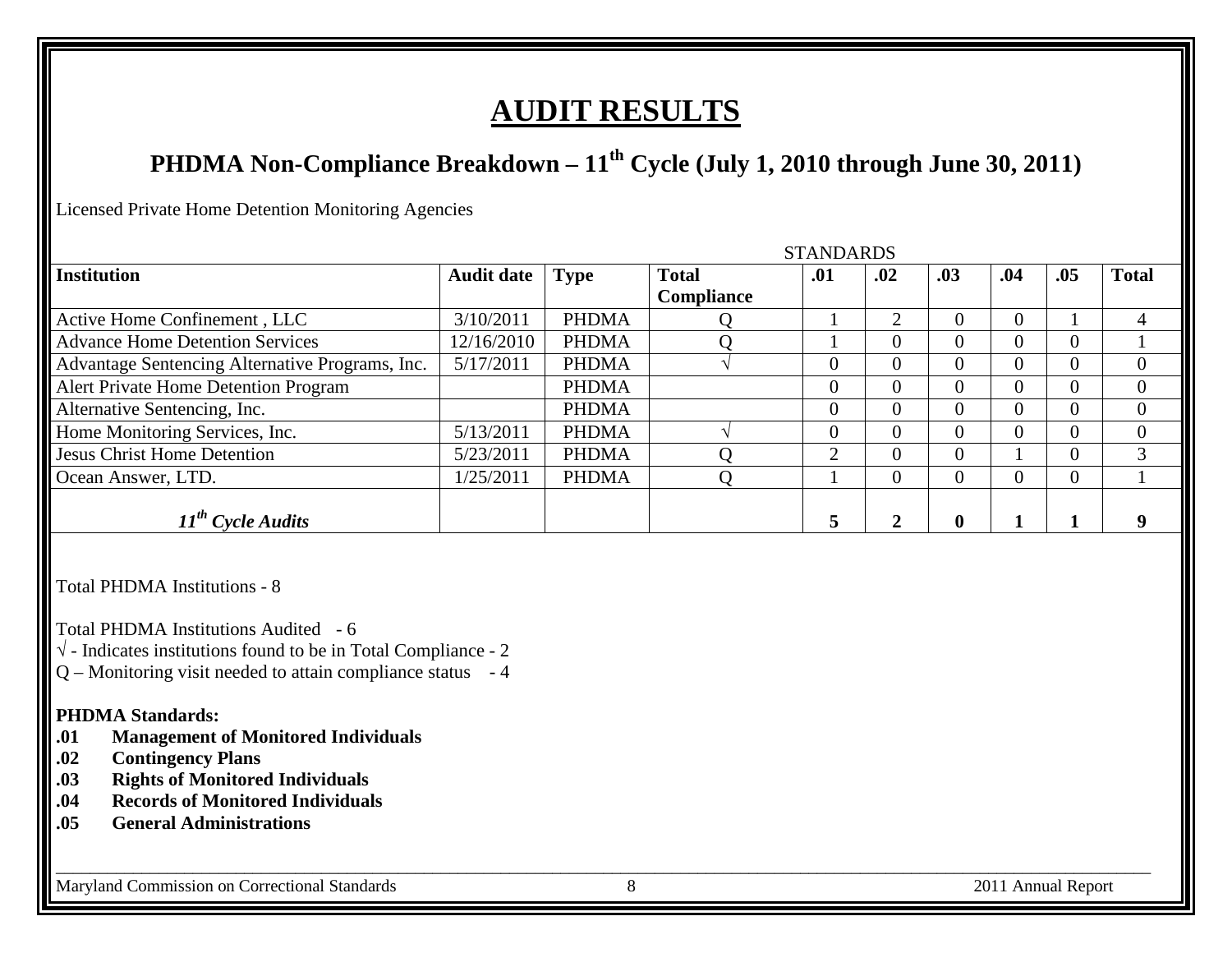

There were 23 audits completed and (1475) standards reviewed for adult places of confinement.

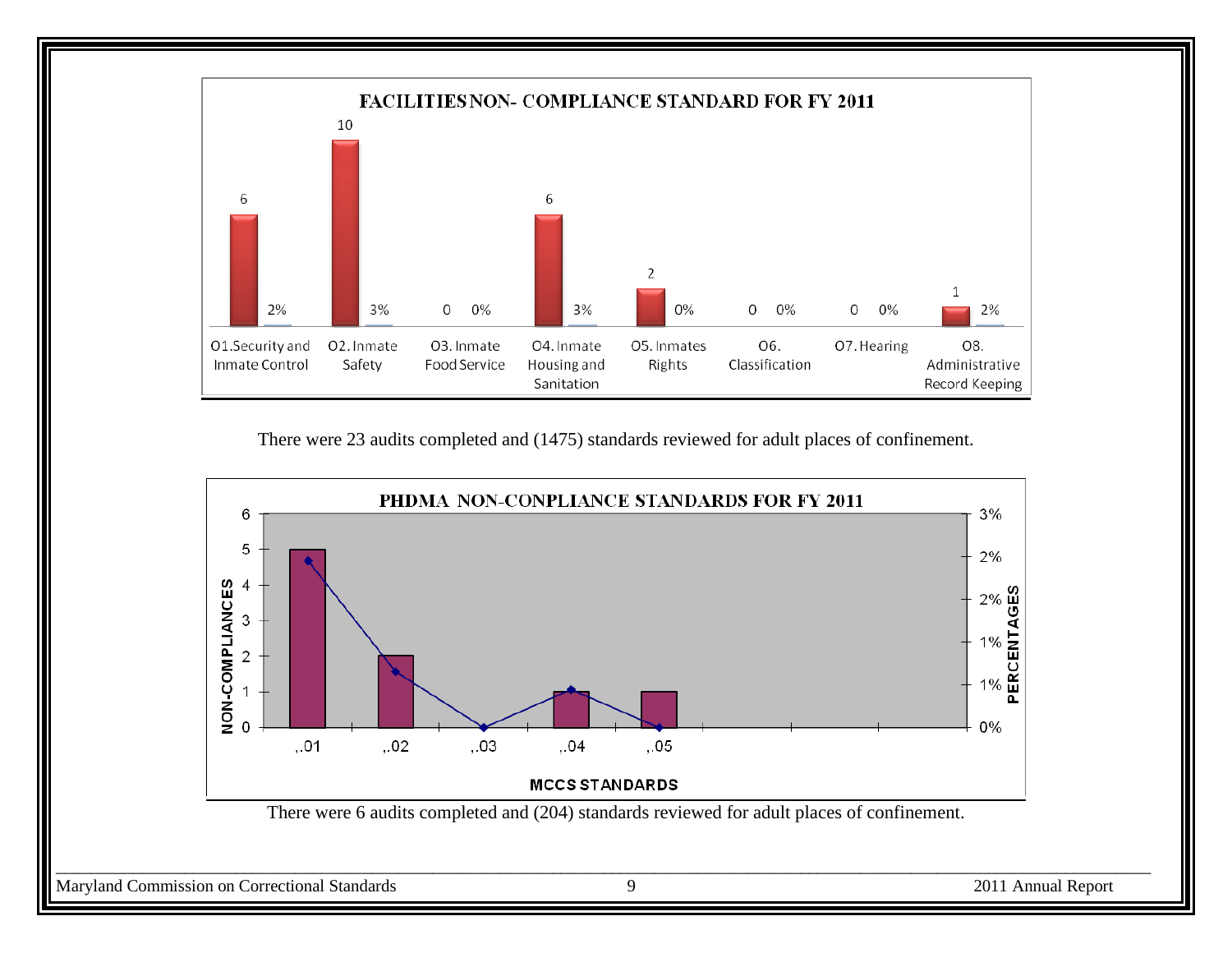# *Special Recognition*

The following adult places of correctional confinement were found to be in 100% compliance in their initial audit and received the **Recognition of Achievement Award** during FY 2011.

| <b>Date</b>                  | <b>Facility</b>                                   | <b>Managing Official</b>                                       |
|------------------------------|---------------------------------------------------|----------------------------------------------------------------|
| February 28, March 4, 2011   | <b>Baltimore City Correctional Center</b>         | Carol Harmon, Facility<br>Administrator                        |
| April 19 – 21. 2011          | <b>Baltimore Pre-Release Unit</b>                 | Renee Alexander, Facility<br>Administrator                     |
| March $7 - 9$ , 2011         | <b>Carroll County Detention Center</b>            | George Hardinger, Warden                                       |
| February 10, 2011            | <b>Dismas House West</b>                          | Joseph J. Kruse, Jr., Executive<br>Director                    |
| July $20 - 23$ , $2010$      | <b>Montgomery County Correctional</b><br>Facility | Robert L. Greene, Warden                                       |
| April 5-7, 2011              | <b>Somerset County Detention Center</b>           | Robert Purnell, Jr., Warden                                    |
| April $3 - 5$ , 2011         | Southern Maryland Pre-Release<br>Unit             | Dave Towers, Facility<br>Administrator                         |
| August 31, September 2, 2010 | St. Mary's County Detention Center                | Captain Michael R. Merican,<br><b>Commander of Corrections</b> |
| January 11 - 13, 2011        | Threshold, Inc.                                   | Julian L. Morgan, Jr.                                          |

Maryland Commission on Correctional Standards 10 2011 Annual Report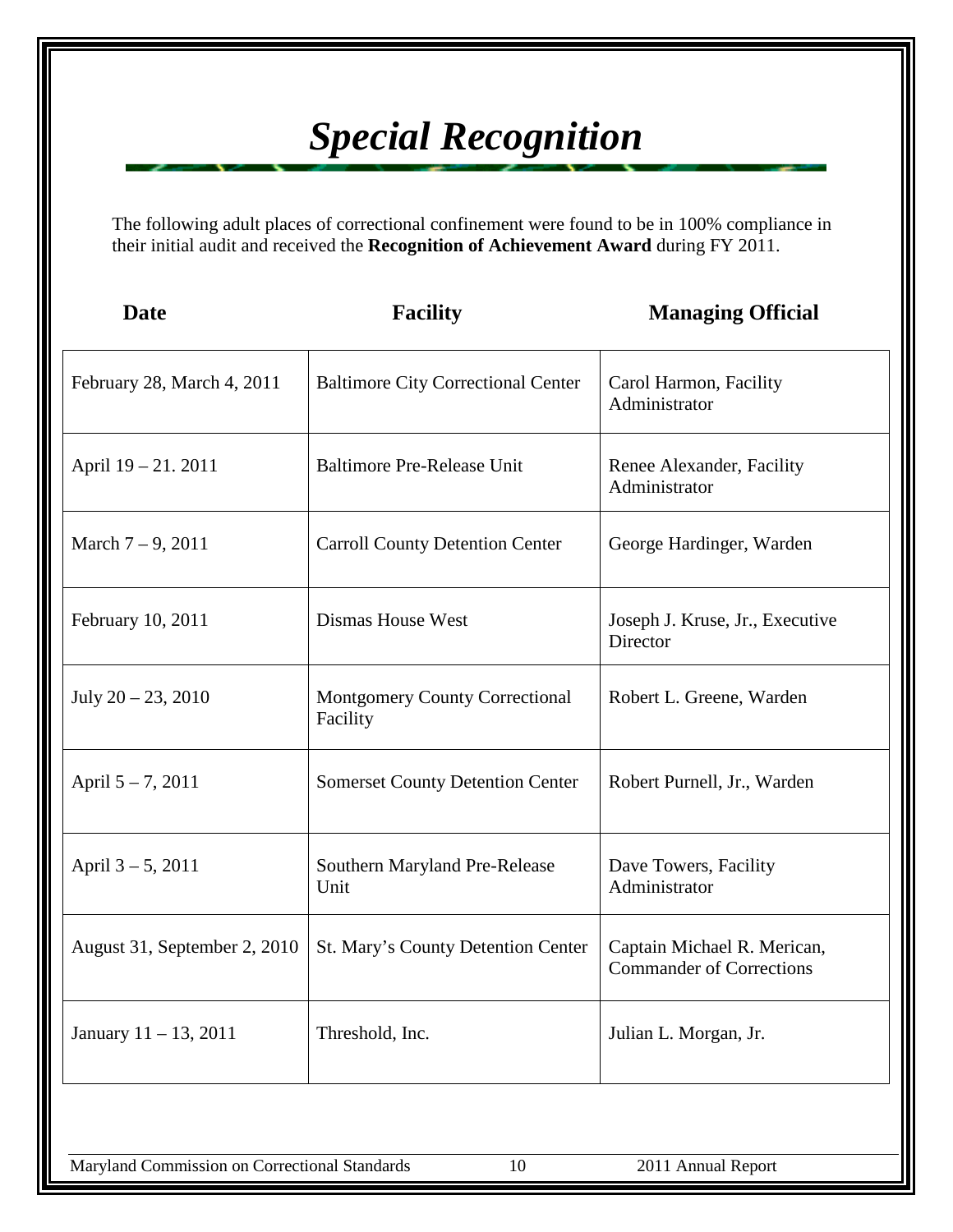### **AUDIT DAY FACILITY POPULATION**

| July 1, 2010 through June 30, 2011- FY 2011                                             | <b>TYPE</b> | <b>AUDIT</b>      | <b>OPERATING</b> | <b>MALE</b>  | <b>FEMALE</b>    | <b>TOTAL</b> | <b>DIFF</b>      |
|-----------------------------------------------------------------------------------------|-------------|-------------------|------------------|--------------|------------------|--------------|------------------|
| <b>INSTITUTION</b>                                                                      |             | Date              | Capacity         |              |                  | Population   |                  |
| <b>Allegany County Detention Center</b>                                                 | <b>ADC</b>  | <b>JUL 10</b>     | 224              | 119          | 18               | 137          | $-87$            |
| <b>Baltimore City Corr. Ctr.</b>                                                        | <b>ACI</b>  | <b>MAR 11</b>     | 508              | 500          | $\theta$         | 500          | $\mbox{-}8$      |
| <b>Baltimore City Det. Ctr.</b>                                                         | <b>ADC</b>  | <b>FEB 11</b>     | 3485             | 2112         | 268              | 2380         | $-1105$          |
| <b>Baltimore Pre-Release Unit</b>                                                       | <b>ACCF</b> | <b>APR 11</b>     | 201              | $\mathbf{0}$ | $\theta$         | 201          | $\Omega$         |
| <b>Caroline County Detention Center</b>                                                 | <b>ADC</b>  | <b>SEP 10</b>     | 142              | 96           | 7                | 103          | $-39$            |
| <b>Carroll County Detention Center</b><br><b>Central Maryland Correctional Facility</b> | <b>ADC</b>  | <b>MAR 11</b>     | 265              | 216          | 49               | 265          | $\Omega$         |
| (formerly CLF)                                                                          | <b>ACCF</b> | <b>NOV 10</b>     | 516              | 516          | $\mathbf{0}$     | 516          | $\Omega$         |
| <b>Dismas House West</b>                                                                | <b>ACCF</b> | <b>FEB 10</b>     | 48               | 41           | $\mathbf{0}$     | 41           | $-7$             |
| Dorchester Co. Det. Ctr.                                                                | <b>ADC</b>  | <b>JUN 11</b>     | 280              | 157          | 17               | 174          | $-106$           |
| <b>Eastern Pre-Release Unit</b>                                                         | <b>ACCF</b> | <b>MAR 11</b>     | 180              | 177          | $\mathbf{0}$     | 180          | $\boldsymbol{0}$ |
| <b>Maryland Correctional Institution Jessup</b>                                         | ACI         | OCT <sub>10</sub> | 1068             | $\Omega$     | $\theta$         | 1040         | $-28$            |
| Maryland Corr. Training Ctr.                                                            | <b>ACI</b>  | OCT <sub>10</sub> | 2957             | $\Omega$     | $\mathbf{0}$     | 2751         | $-206$           |
| <b>Montgomery County Correctional Facility</b>                                          | ADC         | <b>JUL 10</b>     | 1028             | 701          | 63               | 764          | $-264$           |
| <b>Montgomery County Detention Center</b>                                               | ADC         | <b>AUG 10</b>     | 200              | 139          | 7                | 146          | $-54$            |
| <b>Patuxent Institution</b>                                                             | ACI         | <b>JUN 11</b>     | 1303             | $\theta$     | $\mathbf{0}$     | 955          | $-348$           |
| <b>Patuxent Re-Entry Facility</b>                                                       | ACI         | <b>JUN 11</b>     | 25               | $\Omega$     | $\mathbf{0}$     | 15           | $-10$            |
| Prince George's Co. Det. Ctr.                                                           | <b>ADC</b>  | <b>FEB 11</b>     | 1332             | 1117         | 61               | 1178         | $-154$           |
| Somerset Co. Det. Ctr.                                                                  | <b>ADC</b>  | <b>APR 11</b>     | 126              | 72           | 8                | 80           | $-46$            |
| <b>Southern Maryland Pre-Release Unit</b>                                               | <b>ACCF</b> | <b>MAY 11</b>     | 180              | $\mathbf{0}$ | $\theta$         | 180          | $\theta$         |
| St. Mary's Co. Det. Ctr.                                                                | ADC         | $\rm{AUG}$ $10$   | 245              | 216          | 23               | 239          | $-6$             |
| Threshold, Inc.                                                                         | <b>ACCF</b> | $JAN$ 11          | 32               | 30           | $\boldsymbol{0}$ | 30           | $-2$             |
| <b>Volunteers of America</b>                                                            | <b>ACCF</b> | <b>FEB 11</b>     | 95               | 95           | $\mathbf{0}$     | 95           | $\boldsymbol{0}$ |
| <b>Washington County Detention Center</b>                                               | ADC         | $DEC$ $10$        | 448              | 317          | 40               | 357          | $-91$            |
|                                                                                         |             |                   | 14888            | 6621         | 561              | 12327        | $-2561$          |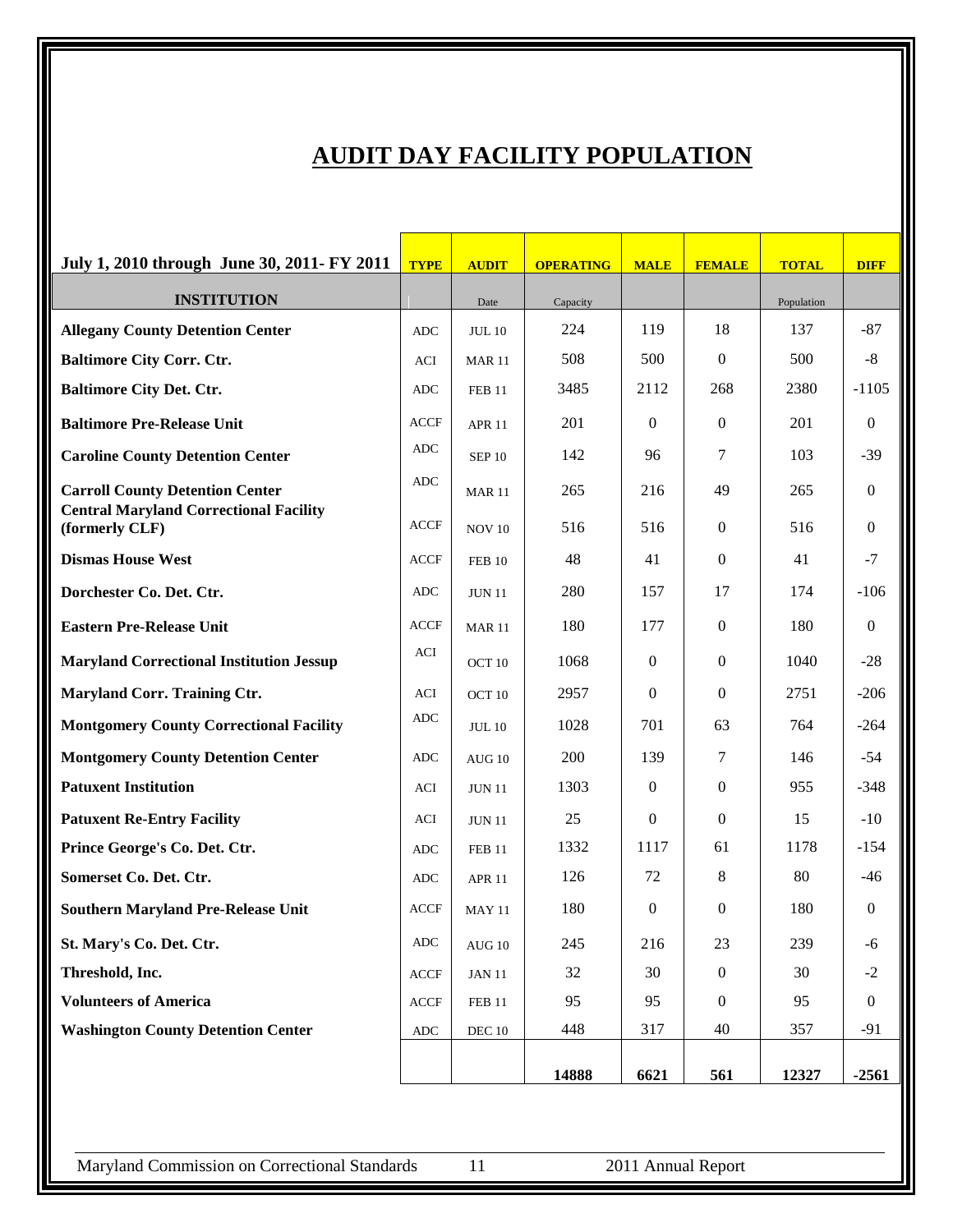### **BUDGET REPORT FOR FISCAL YEAR 2011**

### **Budget Appropriation and Actual Expenditures**

|                                                     | 2011 APPROPRIATION | 2011 EXPENDITURES |
|-----------------------------------------------------|--------------------|-------------------|
| .01 Salaries and Wages                              | 395,390            | 299,439           |
| .02 Technical & Special                             | 104,062            | 108,105           |
| .03 Communication                                   | 4,235              | 2,452             |
| .04 Travel                                          | 21,000             | 18,541            |
| .05 Utilities                                       | 3,623              | 3,458             |
| .06 Motor Vehicle<br><b>Operational/Maintenance</b> | 1,240              | 382               |
| .07 Contractual Services                            | 4,854              | 4,317             |
| .08 Supplies/Materials                              | 3,100              | 2,022             |
| .09 Equipment Replacement                           | $\boldsymbol{0}$   | $\boldsymbol{0}$  |
| .10 Equipment Additional                            | $\boldsymbol{0}$   | $\boldsymbol{0}$  |
| .11 Fixed Charges                                   | 23,541             | 24,308            |
| <b>TOTAL</b>                                        | 561,045            | 463,024           |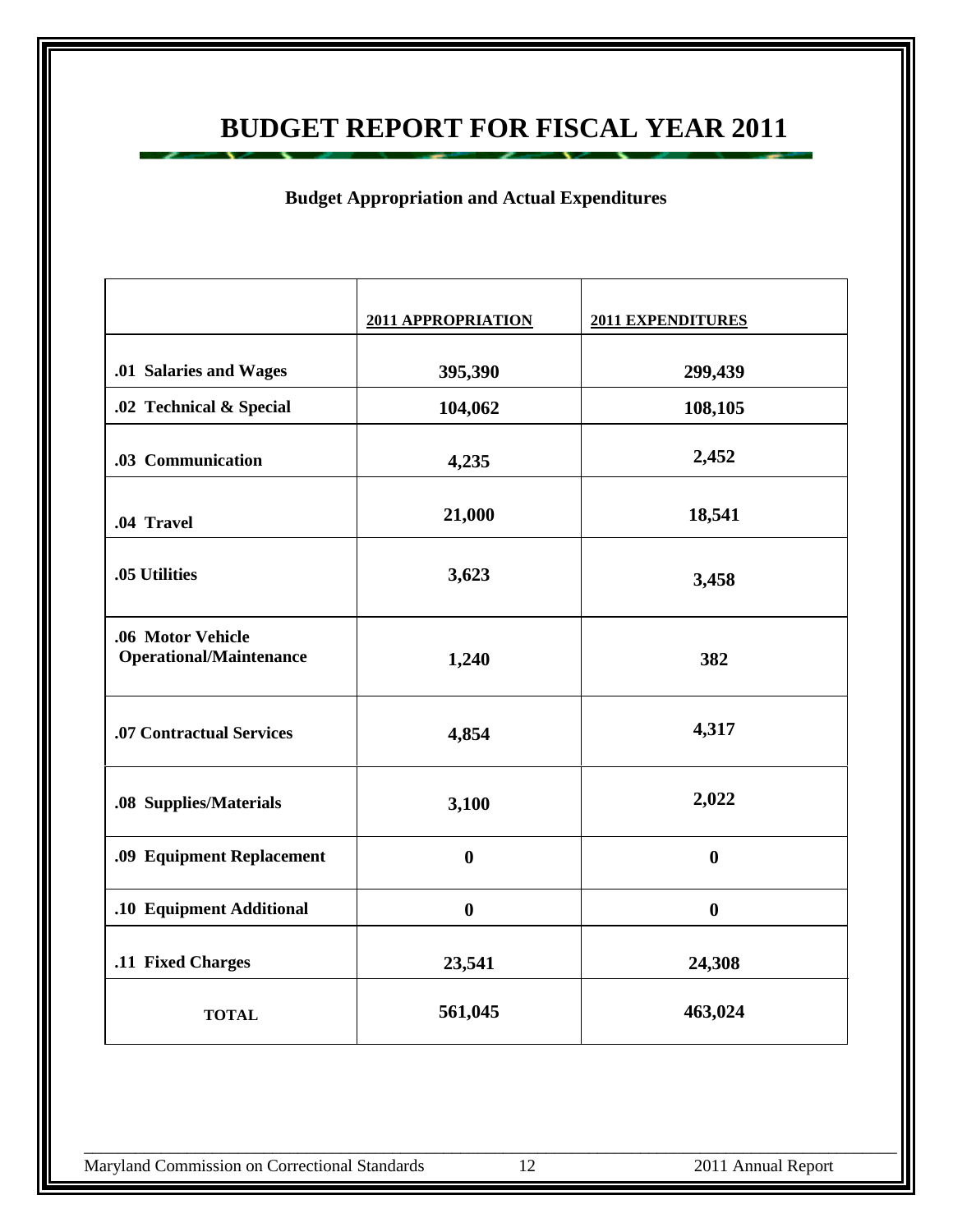### COMMISSION MEMBERSHIP



 **T**he twelve-member Commission includes nine persons appointed by the Governor with the advice and consent of the Senate. They serve terms of three years. The statute requires members to be appointed as follows: two citizens; two state correctional officials; two local correctional officials; an elected official from a local governing body, a member with medical and/or mental health credentials and an official of a national standards-setting and accrediting body. There are also three ex-officio members, including the Attorney General, the Secretary of the Department of General Services, and the Secretary of the Department of Budget and Management. Effective July 1, 1982, the General Assembly authorized ex-officio members to designate representatives. On July 1, 1989, the Secretary of the Department of State Planning was replaced with the Secretary, Department of Budget and Fiscal Planning. In 1996, that agency was renamed the Department of Budget and Management. Each November, the Commission elects a Chairperson and Vice-Chairperson.

The following were the members of the Commission during the reporting period.

#### **CITIZEN MEMBERS**

 Walter Ridley Delores Alexander

#### **STATE CORRECTIONAL OFFICIALS**

 J. Michael Stouffer Deputy Secretary Operations, DPSCS Wendell France, Executive Director, Central Region, DPSCS

Maryland Commission on Correctional Standards 13 2011 Annual Report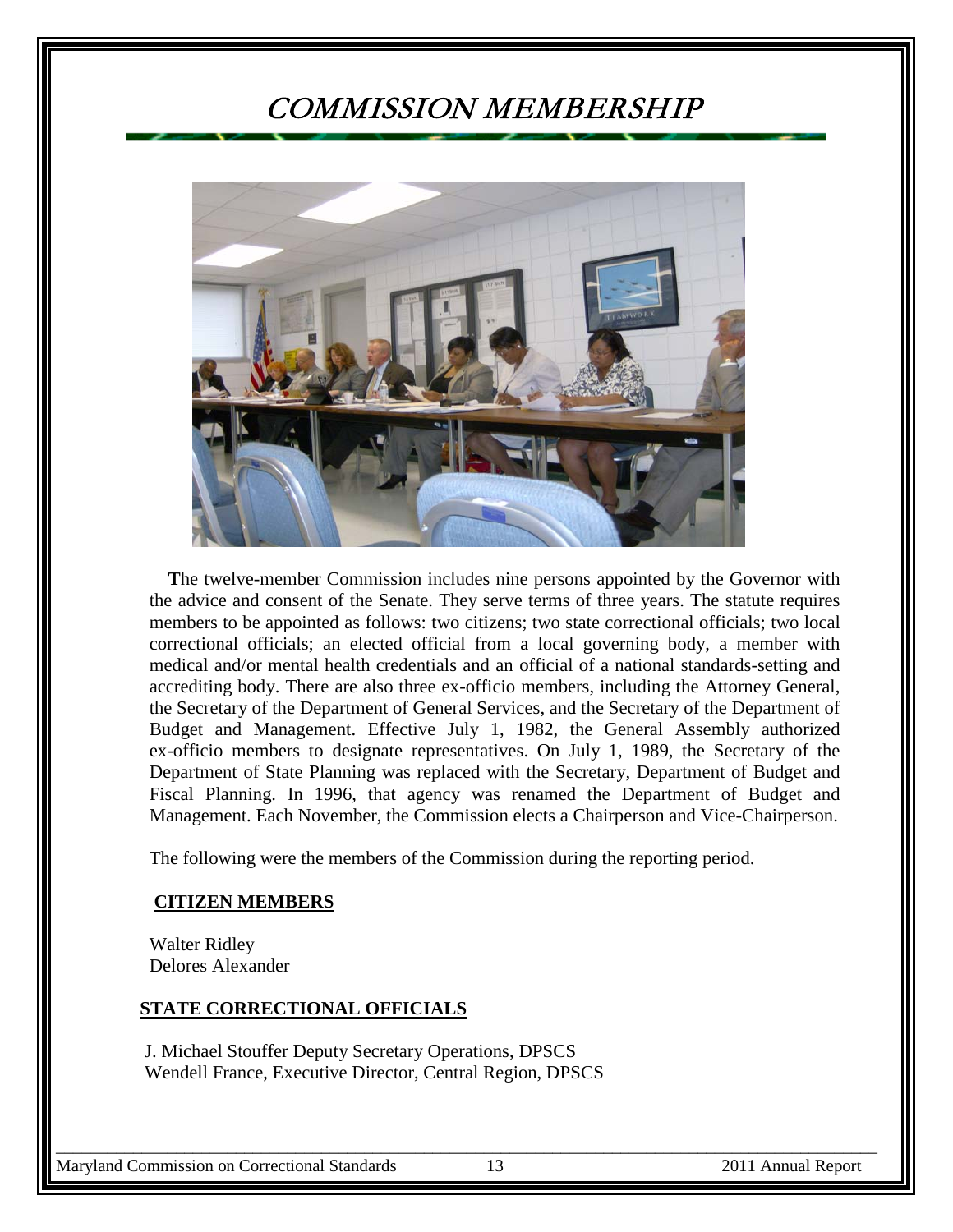### **COMMISSION MEMBERSHIP (CON'T)**

#### **LOCAL CORRECTIONAL OFFICIALS**

Robert Green, (Chairman), Warden, Montgomery County Correctional Facility Department of Correction and Rehabilitation Thomas Reece, Administrator, Calvert County Department of Corrections

### **MEDICAL/MENTAL HEALTH PROFESSIONAL**

Maria Elmo, M.D. (Private Practice)

### **LOCAL ELECTED OFFICIAL**

Sheree Sample-Hughes, Vice Chairman Councilwoman, Wicomico County Council

### **NATIONAL STANDARDS REPRESENTATIVE**

Jeffrey Washington, Director of Standards and Accreditation American Correctional Association

#### **EX-OFFICIO MEMBERS**

 Douglas F. Gansler., Attorney General, State of Maryland (Represented by Diane Bustos, Assistant Attorney General)

 Alvin Collins, Secretary, Department of General Services (Vacant)

 T. Eloise Foster, Secretary, Department of Budget and Management (Represented by Sean Egan, Budget Analyst)

**For dates, locations of the commission meetings and MCCS audit schedule visit the MCCS webpage at:**

 **<http://www.dpscs.maryland.gov/agencies/mccs.shtml>**

\_\_\_\_\_\_\_\_\_\_\_\_\_\_\_\_\_\_\_\_\_\_\_\_\_\_\_\_\_\_\_\_\_\_\_\_\_\_\_\_\_\_\_\_\_\_\_\_\_\_\_\_\_\_\_\_\_\_\_\_\_\_\_\_\_\_\_\_\_\_\_\_\_\_\_\_\_\_\_\_\_\_\_\_\_\_\_\_\_\_\_\_\_\_\_\_

Maryland Commission on Correctional Standards 14 2011 Annual Report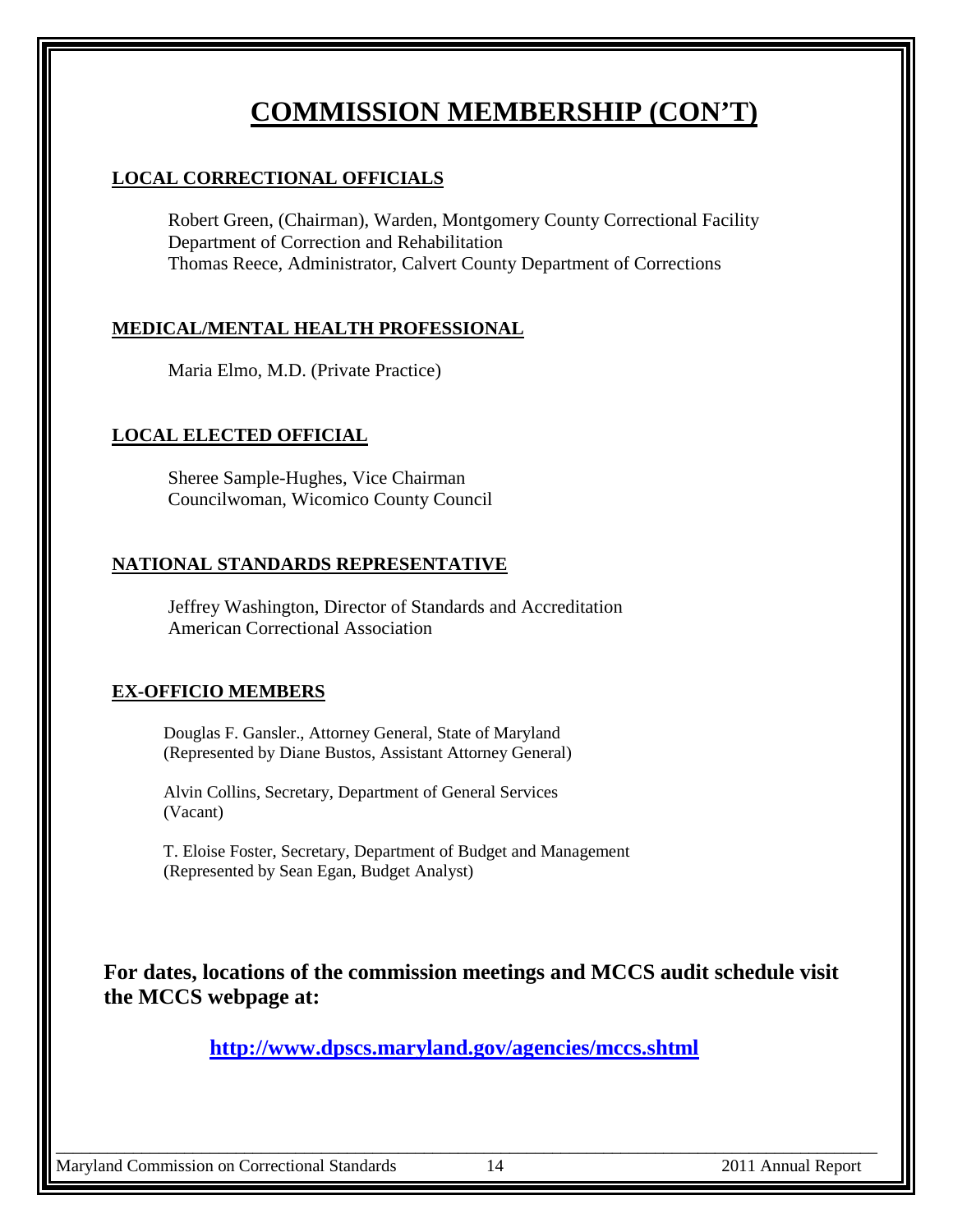## ADVISORY BOARDS

**T**he Standards Act mandates that the Commission establish advisory boards to assist in the development of regulations. These boards also provide information and advice regarding various issues presented to them by the Commission. A Commission member chairs each board. Advisory board members are volunteers appointed by the board's chairperson, with the approval of the Commission. In May 1981, the following boards were instituted:

#### *ADULT DETENTION CENTERS*

#### *ADULT CORRECTIONAL INSTITUTIONS*

#### *ADULT COMMUNITY CORRECTIONAL FACILITIES*



 **T**echnical assistance is, also, mandated by the Standards Act. The Commission Chairperson appointed a Technical Assistance Committee, which is co chaired by the Chairperson and the Executive Director. This Committee assists the boards with issues such as fire safety, health, life safety and training, and also serves as a continuing resource to the staff.

Board and committee memberships include citizens, state and local correctional administrators, regulatory officials, legal authorities, academicians, government officials and others. The Commission periodically reviews the membership of each board.

In September 1993, the Chairperson appointed a Committee on Correctional Facility Safety. This committee was formed to network further with other regulatory agencies. A Committee on the Duly Authorized Inspector (DAI) Program was formed in August 1992 to assess the efficiency and effectiveness of this unique approach to auditing. These committees are comprised of Commission members and have met on several occasions.

Most recently, the Boards and Committee members were instrumental in providing continuing support for the implementation of standards for private home detention monitoring agencies.

The advisory boards and committees have played an integral role in shaping the direction of the Commission and will continue to assist in meeting its mandate.

\_\_\_\_\_\_\_\_\_\_\_\_\_\_\_\_\_\_\_\_\_\_\_\_\_\_\_\_\_\_\_\_\_\_\_\_\_\_\_\_\_\_\_\_\_\_\_\_\_\_\_\_\_\_\_\_\_\_\_\_\_\_\_\_\_\_\_\_\_\_\_\_\_\_\_\_\_\_\_\_\_\_\_\_\_\_\_\_\_\_\_\_\_\_\_\_

Maryland Commission on Correctional Standards 15 2011 Annual Report

a sa nag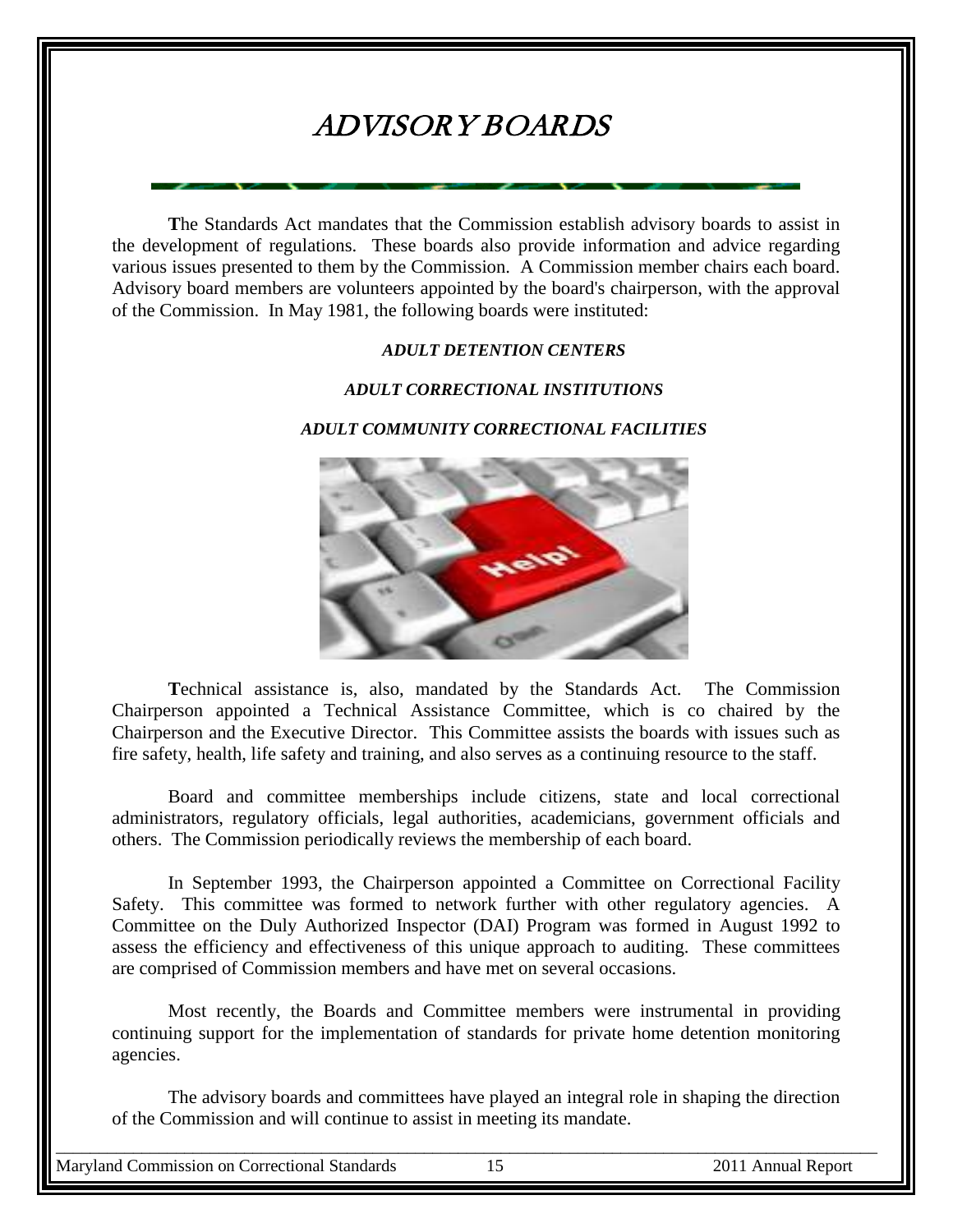### ESTABLISHMENT OF THE COMMISSION

**T**he Maryland Commission on Correctional Standards was created to improve the manner in which standards for correctional facilities are established, ensure compliance with those standards, and to better protect the health, safety and welfare of Maryland's citizens, correctional staff and the inmate population.

The Commission's origin was at a state and local correctional administrators' conference in May 1979. The conference participants agreed that a need existed to revise the jail inspection program and to develop a mechanism to audit state facilities. The fact that several administrators were involved in civil lawsuits brought by inmates or special interest groups on their behalf, alleging unconstitutional facility conditions and/or management practices, hastened the need.

The state correctional system was engaged in a voluntary national accreditation process at that time. Some concerns; however, were raised by the Maryland General Assembly that this involvement required a sizeable expenditure of public funds prior to achieving accreditation. It was concluded that Maryland should develop regulations reflecting this state's correctional climate to meet professional standards.

The 1980 Session of the General Assembly passed an act establishing the Commission on Correctional Standards. This is codified in the Correctional Services Article, Title 8, Subtitle 8-101 seq., Annotated Code of Maryland. Its salient provisions require the Commission to:

- Advise the Secretary of Public Safety and Correctional Services regarding regulations, which the Secretary is authorized to promulgate for state and local correctional facilities;
- Periodically inspect facilities to determine compliance with standards and prepare reports;
- Determine schedules for remedial action when jurisdictions are in noncompliance with certain standards;
- Review and act on appeals of staff inspection reports;
- Provide technical assistance to jurisdictions to aid in their efforts to meet standards;
- Hold public hearings in regard to the possible closure of a correctional facility or cessation of one of its elements/functions for failure to meet standards determined to be life-threatening or health-endangering;
- Consult and coordinate with national bodies promulgating correctional standards to ensure reasonable compatibility between state regulations and nationally established standards; and
- Consult and cooperate with other state agencies and local jurisdictions concerning standards development and enforcement.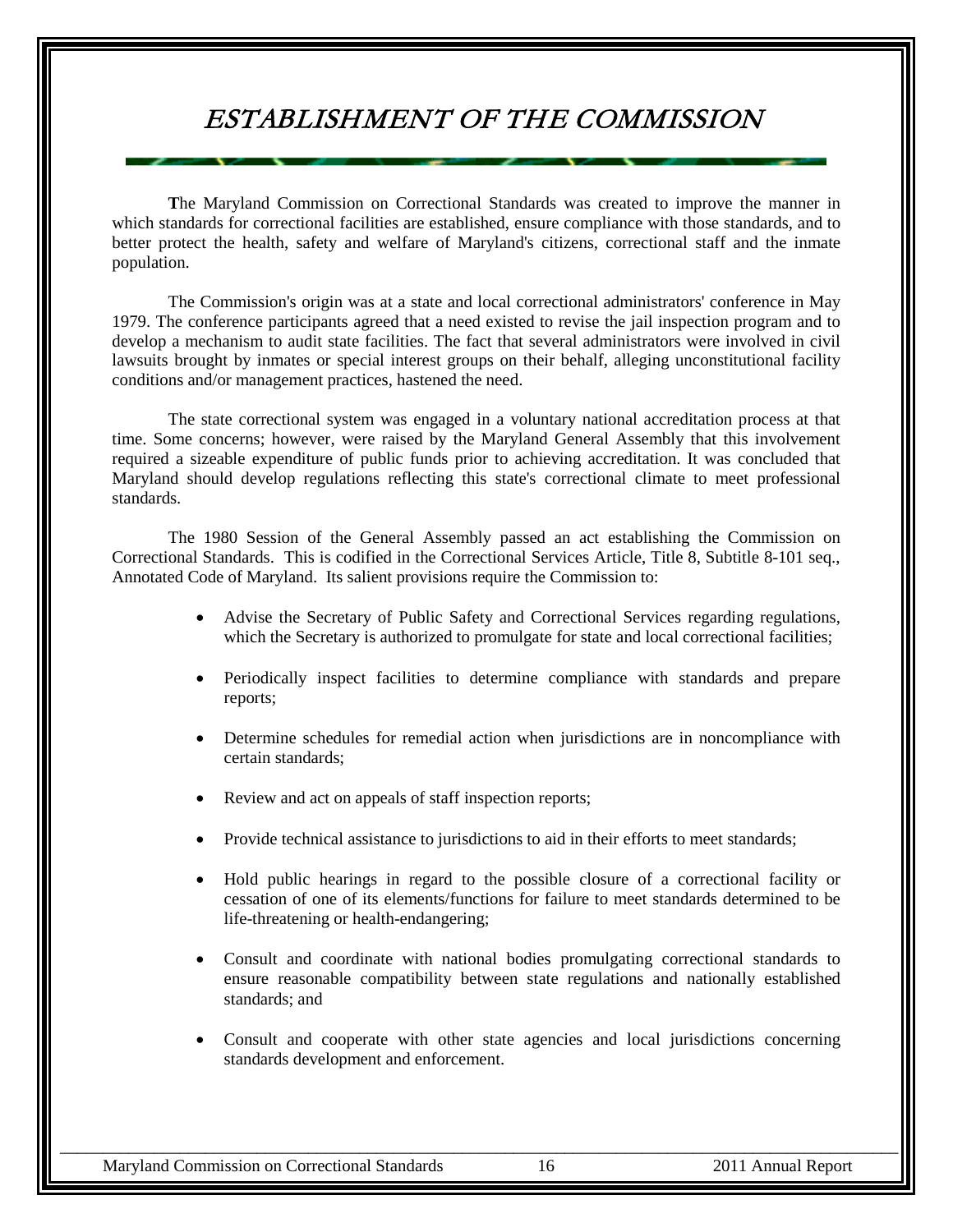# *HISTORY OF STANDARDS DEVELOPMENT*

**I**n 1980, the Maryland General Assembly acknowledged the critical need for professional correctional standards. The Minimum Jail and Lockup Standards in use during this time did not effectively address the needs of correctional facilities. The General Assembly's newly created Commission on Correctional Standards centered their original initiatives on civil litigations concerning facility conditions and management practices. These initiatives were to establish the core requirements addressing basic life, health, and safety of the public, staff, and inmates. They addressed management and operational issues, as opposed to facility design or programmatic functions.

Given the scope of their mission, the Commission staff was entrusted with the agenda of discovering and documenting all applicable core concepts. The culmination of these efforts was the result of extensive existing case law research, accepted national standards, local and state codes and various standards from other states. The intent of this careful study was to guarantee adherence to court decisions, thereby formulating acceptable correctional management principles.

In April 1981, the staff presented to the Commission a list of the core concepts from which the original standards were developed. The Commission then determined that there were three distinct categories of correctional institutions. Minimum Standards had evolved and were applied to each distinct category. Though they differed in magnitude, the standards remained true to the concept. After review by the advisory boards, the Commission, and the Secretary, these standards were approved and proposed for official publication in the *Maryland Register* to become part of the Code of Maryland Regulations (COMAR)*.* On April 26, 1982, COMAR 12.14.03, Minimum Standards for Adult Detention Centers; COMAR 12.14.04, Minimum Standards for Adult Correctional Institutions; and COMAR 12.14.05, Minimum Standards for Community Correctional Facilities became effective. The former Minimum Jail and Lockup Standards were rescinded.

On-site audits of facilities increased correctional practitioners' and the Commission staff's awareness of the intent and true requirements of the standards. In May 1983, the staff recognized the need for standards revisions, as well as the need for new regulations. These suggested revisions and new standards were proposed in November 1983 as departmental regulations. The revisions and new standards became effective on February 27, 1984.

On February 15, 1984, over sixty agencies and public interest groups were invited to attend the Commission's Public Hearing on Future Directions. The hearing was an outreach to those organizations and agencies interested in correctional policy. The purpose was to assist the Commission in the identification of future strategies, to guide the Commission in the development of standards and to revise the audit process. The main objective of this mission was to ensure consistency in format, structure, or organization, and eliminate ambiguities, redundancies, and problems with interpretation. Following the usual process of research and development by staff, the suggested concepts were presented to the Commission in May 1984. After approval by the Commission, advisory boards, and promulgation by the Secretary, they were adopted on July 29, 1985 and February 10, 1986.